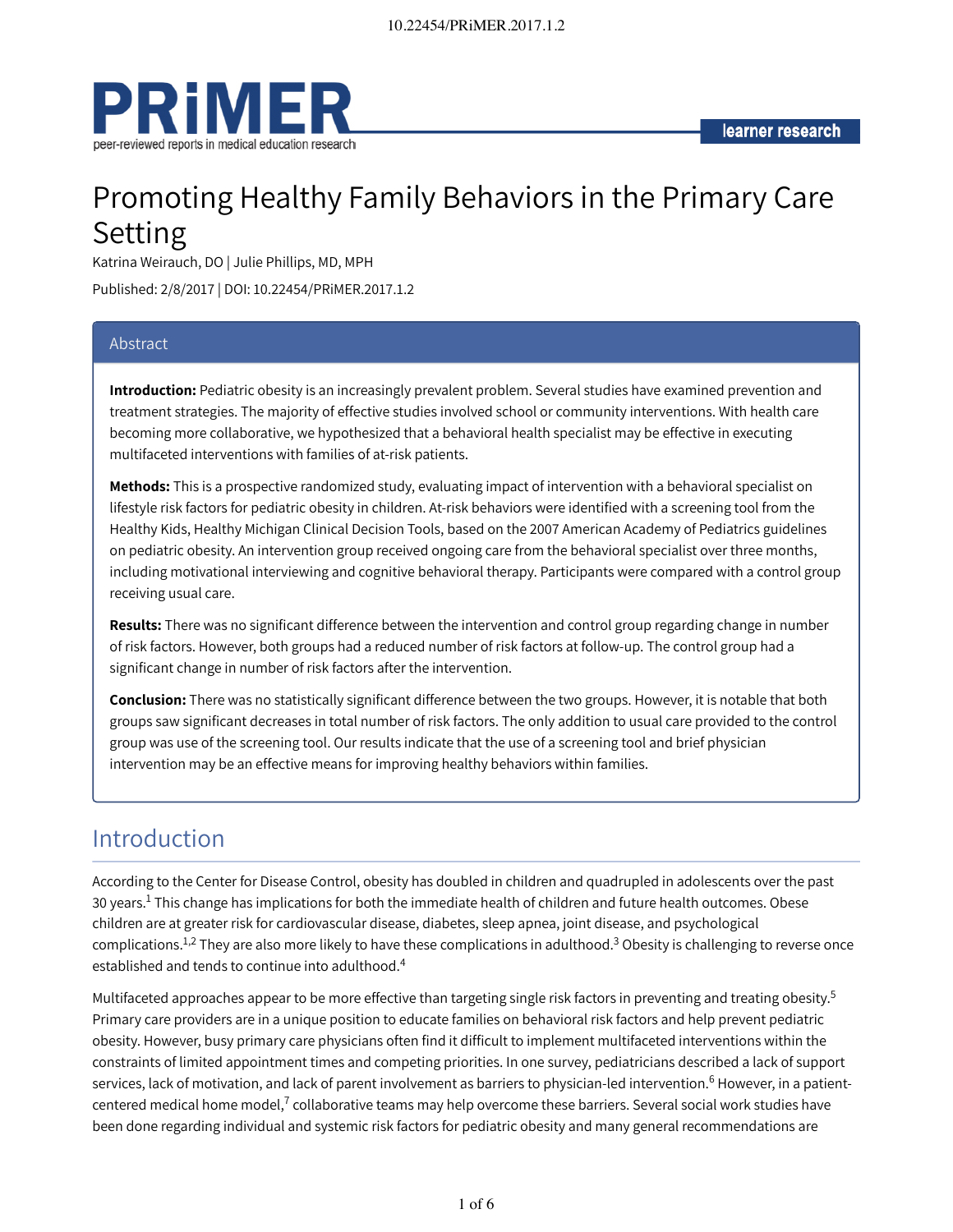proposed.<sup>8,9,10,11</sup> However, very little data exist regarding efficacy of primary care based interventions.<sup>8</sup> Specifically, the use of a LMSW in the primary care setting has not yet been studied as a way to decrease risk factors for pediatric obesity.<sup>10</sup> We hypothesized that utilizing a pediatric licensed medical social worker (LMSW) may be an effective way to execute multifaceted interventions in a primary care setting with families of pediatric patients who are overweight, obese, or at risk for obesity.

### Methods

This prospective randomized study examined the effect of LMSW-led interventions on behaviors of children who were overweight, obese, or had risk factors for obesity. The study was conducted in an urban family medicine residency clinic in the Midwestern United States and approved by the Michigan State University Institutional Review Board.

Children and their families were recruited from July 2015 to September 2015. Participants were drawn from the patient panels of six resident physicians. Participants were added on a rolling basis, using a modified stepped-wedge design. Over the course of 1 month, each resident's well child exam patients were placed in the control group; during a subsequent month, the resident's patients were placed in the intervention group. The timing of each resident's enrollment was randomized.

Children and their families were enrolled at their yearly well-child office visits. Participants were eligible if they were between the ages of 2 and 17 and had BMI greater than the 85<sup>th</sup> percentile or a behavior that placed them at risk for obesity. Demographic information is found in Table 1. At-risk behaviors were identified with a clinical decision tool (http://www.michigan.gov/documents/mdch/CDSTools\_3-18-11\_351358\_7.pdf (http://www.michigan.gov/documents /mdch/CDSTools\_3-18-11\_351358\_7.pdf)), based on the 2007 American Academy of Pediatrics guidelines,<sup>12</sup> which was designed by the Healthy Kids, Healthy Michigan initiative.<sup>13</sup> Written consent was obtained from parents and assent was obtained from children.

The control group received usual care following use of the screening tool. This typically involved a brief intervention from the primary care resident provider, who had access to the screening tool, during the well child appointment. In addition to provider-initiated interventions, the intervention group participated in ongoing support from a LMSW over the following three months. This support included in-person visits, phone calls, or both. The LMSW used any interventions or tools she deemed most beneficial to the family. In this way, the intervention was the use of the LMSW, rather than any specific tool. The most commonly utilized techniques were motivational interviewing and cognitive behavioral therapy, while the most heavily employed tools were taken from MyPlate.gov.<sup>14</sup> Both groups were reassessed three months after their enrollment using the same screening tool to assess change in behavior.

Chi-square analyses and t-tests were used to compare differences in demographic characteristics between the intervention and control groups. Because there was a significant difference in the ages of the two groups [Table 1], intervention and control groups were compared using a one-way between-group analysis of co-variance (ANCOVA) with age and change in number of risk factors as the independent variables.

## Results

Fifty-six children enrolled in the study; of these, 41 (73%) completed all portions of the study and were included in the analysis. Of these, 13 were in the intervention group and 28 were in the control group. There were no significant differences between the intervention and control groups in race/ethnicity, gender, and number of risk factors. However, as described above, there was a difference in the ages between the two groups. In ANCOVA, there was no significant difference between the intervention and control group in the change in number of risk factors. (The mean number of risk factors after intervention was 1.3 in the intervention group, and 1.4 in the control group; P=0.599). Because both the control group and the intervention group had fewer risk factors after the study, a paired samples t-test was conducted to determine whether the control group's improvement was statistically significant. The control group did have a significant change in the number of risk factors before and after the intervention (mean of 3.3 risk factors before the intervention, 1.4 after; P<0.000).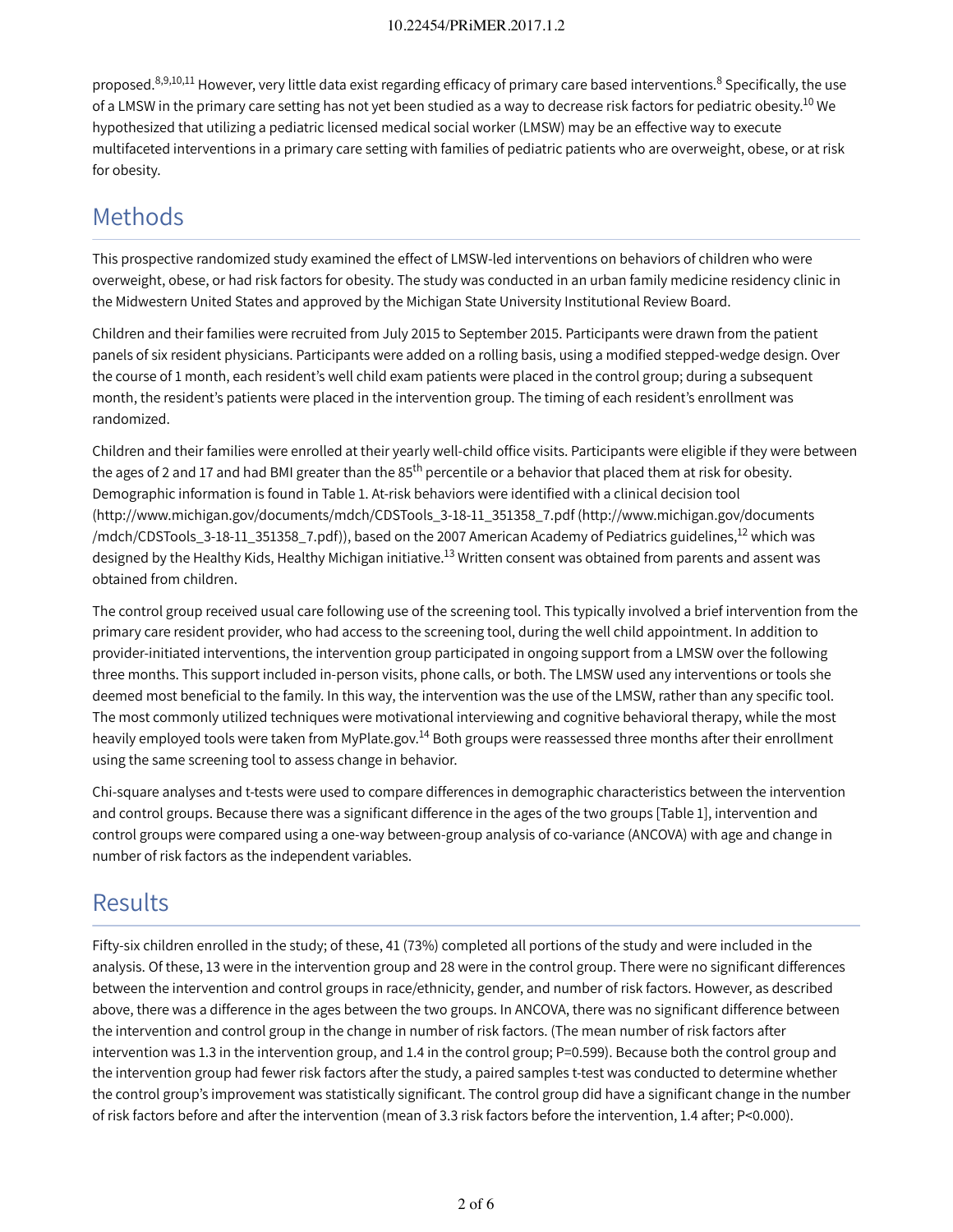Finally, we analyzed each risk factor individually to see which risk factors improved in the control group after the intervention. There was an improvement by at least one of the participants in every risk factor, with four individual risk factors reaching statistical significance (Table 2), (Figure 1).

# Conclusion

This social work intervention did not appear to be effective in changing behavior in this short term intervention. However, more studies are needed to assess use of LMSWs, advanced practitioners, and other staff in preventing pediatric obesity prevention in primary care.

This study has several important limitations. The small sample size may have caused small effects to be missed. We also did not reallocate participants after randomization to create balanced demographics between intervention and control groups. As a result, there was a significant age difference between the two groups. Furthermore, the control group had many more participants than the intervention group. This design increased the likelihood of clustering (by both physician and family). Additionally, the participant ages ranged from 2 to 17. It is possible that our intervention may have had different levels of effectiveness for children of different ages, but our study design would have missed this outcome. Our study also used only one social worker, and therefore the outcome may not be generalizable. A study with more than one LMSW, perhaps with different education or experience, may show a beneficial outcome that we were not able to demonstrate. Finally, the outcome may have been affected by a short follow up period and responder bias. Additional studies should be performed on a larger scale, using multiple clinicians, and across multiple institutions to better evaluate the hypotheses. Patients could also be followed over a longer period of time to evaluate sustained behavior change and change in BMI percentile.

While there was no significant difference between the control and intervention groups, both groups had fewer risk factors at the follow-up assessment. Our results indicate that the simple use of a health screening tool and brief physician intervention may be a very effective means for promoting healthy behaviors. Completing the tool may have prompted patients and parents to more honestly assess their behaviors. The screening tool may have also changed the discussion between the patient (or parent/guardian) and physician. Perhaps physicians used it as a focus for risk factor discussion. Use of the screening tool may have prompted physicians to discuss obesity risks with patients and parents with normal BMIs. Regardless, primary care offices may find the screening tool to be beneficial in encouraging behavior changes. This study shows that use of the tool as a locus for patient and parent education by physicians may prevent pediatric obesity. Use of this screening tool should be studied more broadly.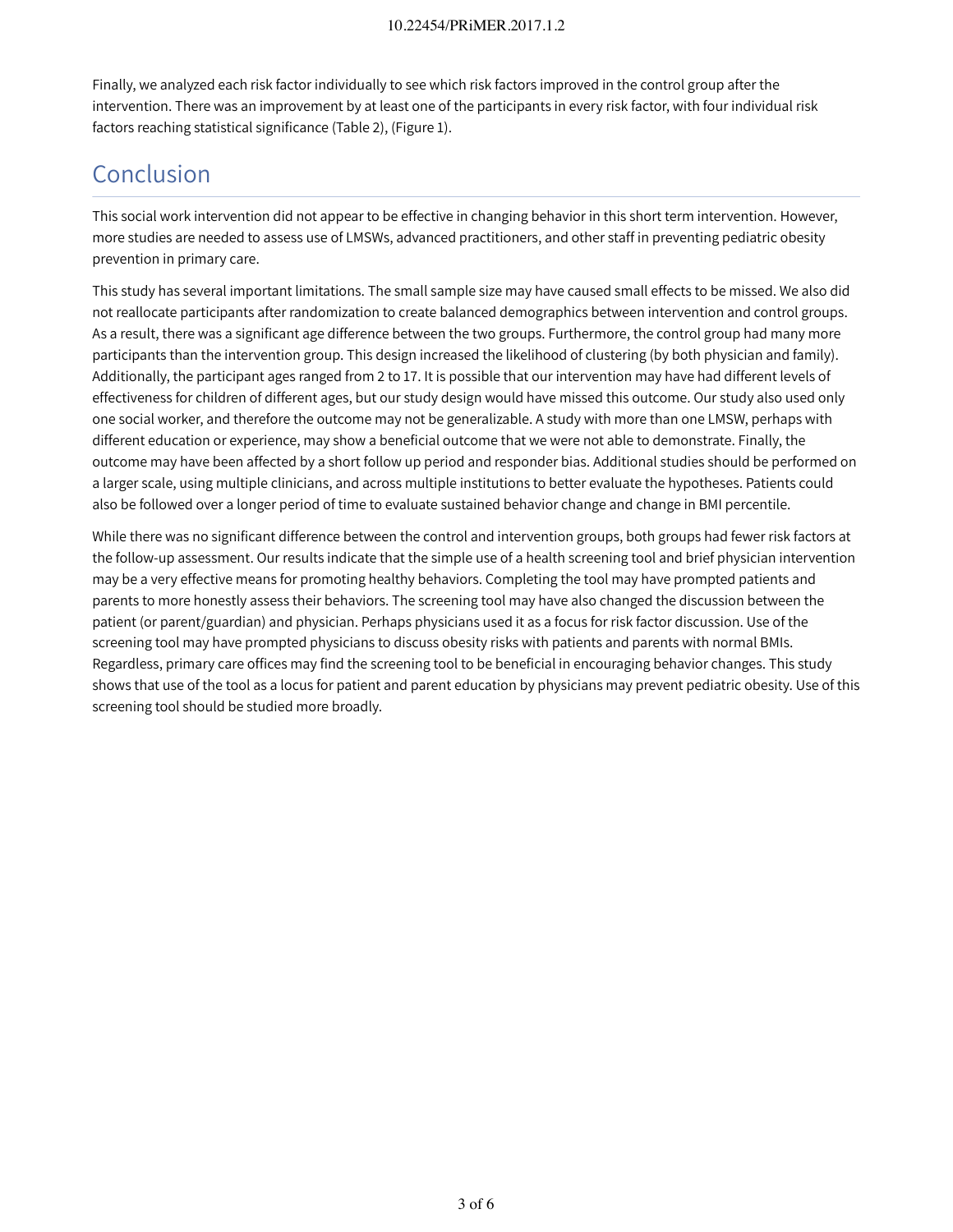# Tables and Figures

|                   | <b>Control</b> | <b>Intervention</b> | <b>Total</b>    |
|-------------------|----------------|---------------------|-----------------|
| Gender            |                |                     |                 |
| Female            | 12             | 7                   | 19              |
| Male              | 16             | 6                   | $\overline{22}$ |
| <b>Ethnicity</b>  |                |                     |                 |
| African-American  | 12             | 9                   | $\overline{21}$ |
| Asian             | 0              | 0                   | 0               |
| Caucasian         | 6              | 2                   | 8               |
| Latino            | 6              | 0                   | $\overline{6}$  |
| Other/Combination | 4              | 2                   | 6               |
| Age (years)*      |                |                     |                 |
| $2 - 4$           |                | 0                   |                 |
| $5-7$             | 5              | $\overline{2}$      |                 |
| $8 - 10$          |                | 4                   | $\overline{11}$ |
| $11 - 13$         | 6              | 3                   | 9               |
| $14 - 17$         | 3              | 4                   |                 |
| <b>Total</b>      | 28             | 13                  | 41              |

### Table 1: Demographics of Participants

\*Statistically significant difference between control and intervention groups, P<0.05

Table 2: Number of Obesity Risk Factors Before and After a Pediatric Obesity Intervention

|                            | Number of Participants | Mean | Median | Range   | <b>Standard Deviation</b> |  |  |
|----------------------------|------------------------|------|--------|---------|---------------------------|--|--|
| <b>Before Intervention</b> |                        |      |        |         |                           |  |  |
| <b>Intervention Group</b>  | 13                     | 3.2  | 3.5    | $0-6$   | 1.8                       |  |  |
| <b>Control Group</b>       | 28                     | 3.3  |        | 0.7     | 1.9                       |  |  |
| <b>After Intervention</b>  |                        |      |        |         |                           |  |  |
| <b>Intervention Group</b>  | 13                     | 1.3  |        | $0 - 4$ |                           |  |  |
| <b>Control Group</b>       | 28                     |      |        | $0 - 4$ |                           |  |  |

No significant difference between groups (P=0.599).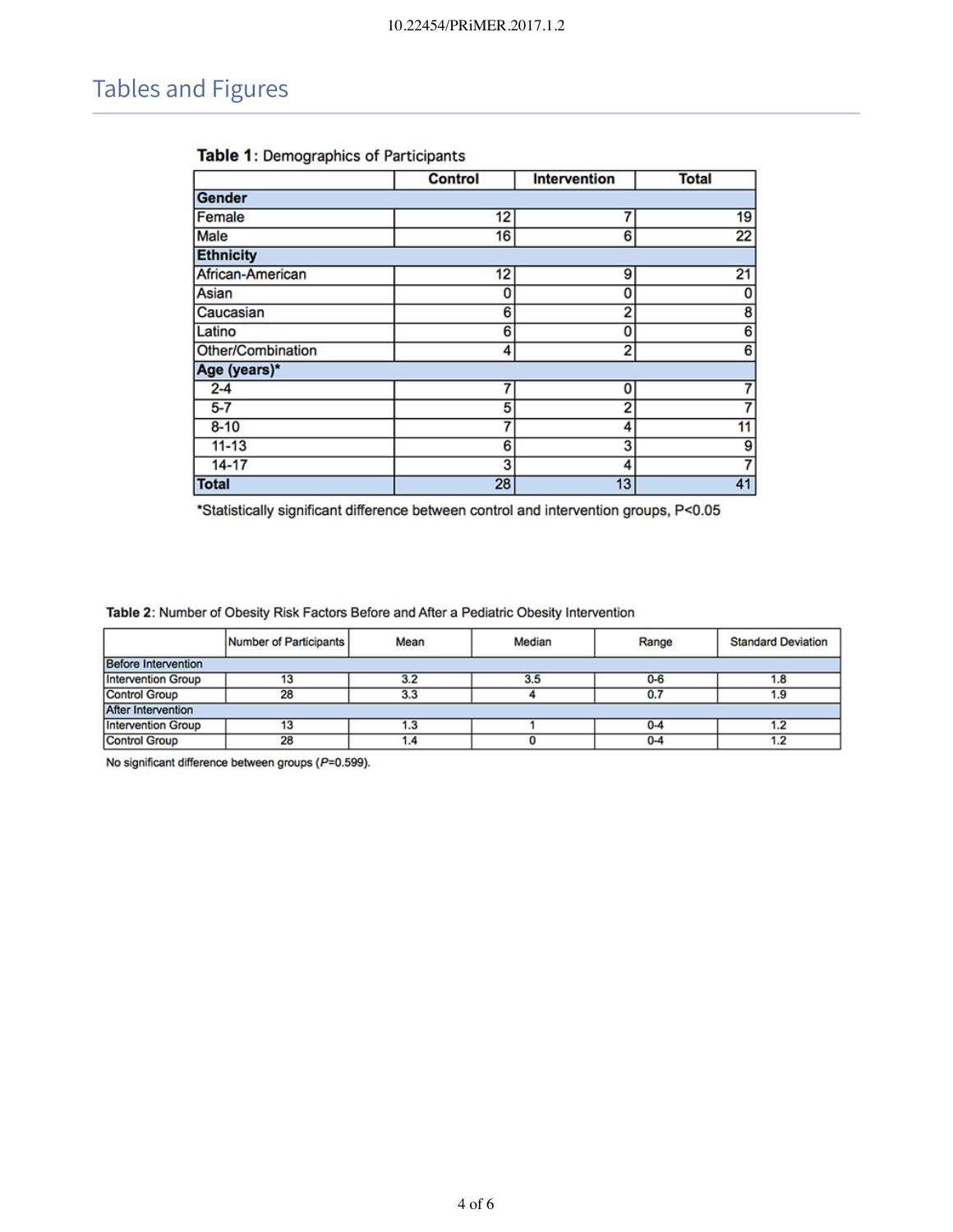#### 10.22454/PRiMER.2017.1.2



Figure 1: Prevalence of Individual Risk Factors Before and After Intervention

\*Statistically significant change in control group, p<0.05

#### Acknowledgements

The researchers thank Allison Vinton, LMSW, for her significant time and effort dedicated to patient and family counseling to support this study.

#### Corresponding Author

Katrina Weirauch, DO Michigan State University, Sparrow Family Medicine Residency Program. 1651 W Lake Lansing Rd #300, East Lansing, MI 48823. Ph: (517)354-8686. Katrinawe14@gmail.com (mailto:Katrinawe14@gmail.com)

### Author Affiliations

Katrina Weirauch, DO - Michigan State University, Sparrow Family Medicine Residency Program Julie Phillips, MD, MPH - Michigan State University, Sparrow Family Medicine Residency Program

#### References

- 1. Healthy Schools, Data and Statistics. (2015). Retrieved from www.cdc.gov
- 2. Seburg, EM, Olson-Bullis, BA, Bredeson, DM, Hayes, MG, Sherwood, NE. (2015). A Review of Primary Care-Based Childhood Obesity Prevention and Treatment Interventions. Current Obesity Reports, 4(2), 157–173. doi:10.1007/s13679-015-0160
- 3. Benjamin, R. M. (2010). The Surgeon General's vision for a healthy and fit nation. S. Department of Health and Human Services., 125, 514–515. https://doi.org/D - NLM: PMC2821841 EDAT- 2010/03/20 06:00 MHDA- 2010/04/03 06:00 CRDT-2010/03/20 06:00 PST – ppublish
- 4. Whitaker, R. C., Wright, J. A., Pepe, M. S., Seidel, K. D., & Dietz, W. H. (1997). Predicting Obesity in Young Adulthood from Childhood and Parental Obesity. New England Journal of Medicine, 337(13), 869–873. doi:10.1056/NEJM199709253371301
- 5. Waters E, de Silva-Sanigorski A, Hall BJ, Brown, T, Campbell, KJ, Gao Y, Summerbell, CD. (2011). Interventions for preventing obesity in children. The Cochrane Database of Systematic Reviews, (12), CD001871. doi:10.1002/14651858.CD001871.pub3. www.cochranelibrary.com